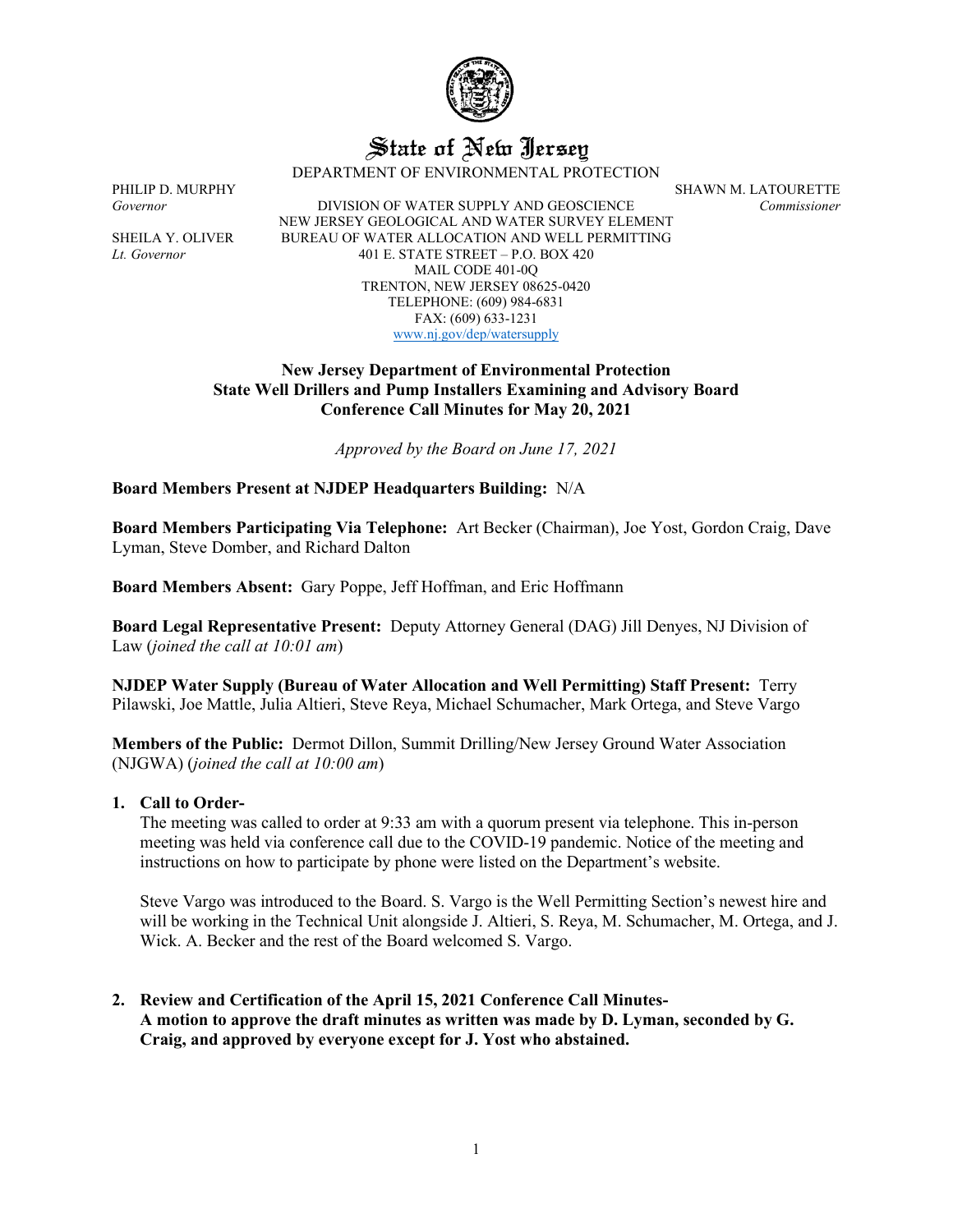# **3. Chair/Vice-Chair Selection-**

Per the Board's bylaws, annual elections for Chairman and Vice-Chairman are to be held during the May meeting. A. Becker said that he has served as the Board's Chairman for a while and would not mind continuing to serve as the Chairman. He said that if anyone else would like to assume the duties as the Chairman or Vice-Chairman, to let him know so it could be put to a vote. No discussion was needed.

**A motion to keep A. Becker as the Chairman and G. Poppe as the Vice-Chairman was made by J. Yost, seconded by G. Craig, and approved unanimously.**

#### **4. Licensing-**

#### *Review of License Applicants*

The Board members reviewed the applicant information for three pump installer licenses, one journeyman, and one environmental resource and geotechnical (ERG) well driller license. A. Becker asked if there was any discussion needed for the license candidates. No further discussion was needed.

# **A motion to approve the three license applicants was made by J. Yost, seconded by S. Domber, and approved unanimously.**

| <b>License Type</b> | <b>Applicant Name</b>   | <b>Employer</b>                  |
|---------------------|-------------------------|----------------------------------|
| Pump Installer      | <b>Brandon Ottinger</b> | A.C. Schultes, Inc.              |
| Pump Installer      | Luke Dvorak             | A.C. Schultes, Inc.              |
| Pump Installer      | Seth Washburn           | Self-Employed                    |
| <b>ERG</b>          | Geovany Ramos           | AWT Environmental Services, Inc. |
| Journeyman          | Theodore Zaremba III    | Ted's Well Service               |

#### **5. Continuing Education-**

Two courses were presented to the Board for approval. Both courses were deemed to be administratively complete by the Department.

#### *WorldWide Drilling Resource, Inc.*

S. Reya began the discussion for the 2021 WorldWide DownHome DrillFest course, which is being offered by WorldWide Drilling Resource, Inc. He noted that the provider is requesting a maximum of eight continuing education points (CEPs). The course provider indicated that participants could pick the courses that they wanted to attend rather than being forced to sit for all the courses if they did not wish to sit through all sessions. S. Reya asked if the Board wanted to vote on the seminar as a block or if they wished to approve the individual courses.

S. Domber asked if any of the courses were going to be considered for safety CEPs. He identified two potential safety courses for the seminar: *The Importance of Proper Equipment Maintenance and Safety as a Result of Not Doing So* and *Safety and Experience: Are We Properly Preparing the Next Generation?* A. Becker said that he agreed that the Safety and Experience course should be counted for a safety credit, however, the Importance of Proper Equipment Maintenance course should be counted as a technical CEP based on the course's description.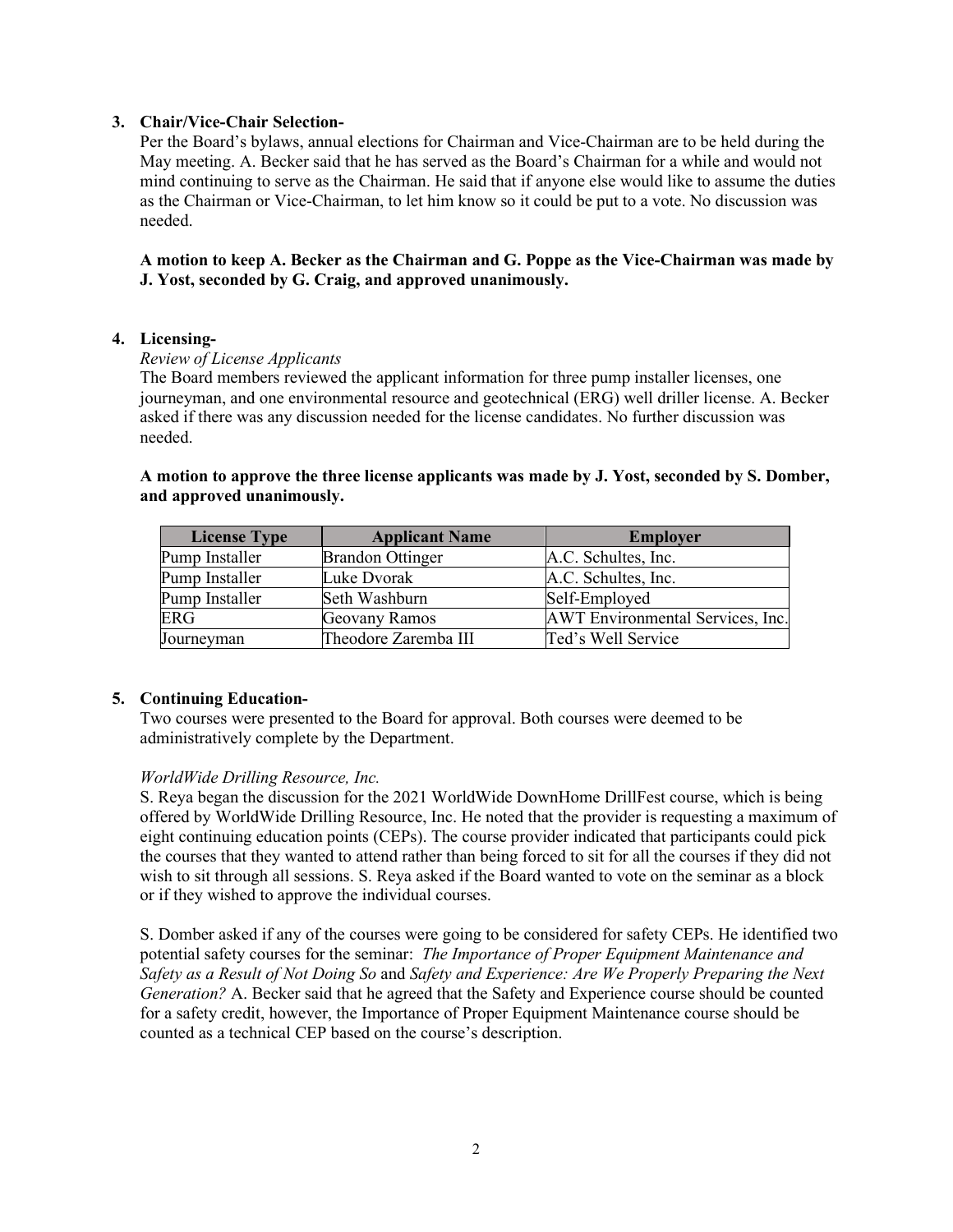A. Becker said that he personally has seen all but two of the speakers who were listed and that all of them were excellent. He noted that he has taken some of the listed courses in the past as well and that they were very good.

**A motion to approve all the listed courses for the 2021 WorldWide DownHome DrillFest was made by J. Yost. The presentation titled, "***Safety and Experience: Are We Properly Preparing the Next Generation?"* **will be counted for one safety CEP. The rest of the courses will be counted for technical CEPs. A licensee can obtain up to eight CEPs by taking this course. This motion was seconded by S. Domber and approved unanimously.**

| <b>Course Name</b>                                                                                 | <b>Points</b>        |
|----------------------------------------------------------------------------------------------------|----------------------|
| An In-Depth Look at the Use of Chemicals for Restoring and                                         | 1 Technical CEP      |
| Maintaining Performance of Water Wells (Part 1)                                                    |                      |
| An In-Depth Look at the Use of Chemicals for Restoring and                                         | 1 Technical CEP      |
| Maintaining Performance of Water Wells (Part 2)                                                    |                      |
| Better Performance for the Drilling Unit                                                           | 1 Technical CEP      |
| All About Drilling! Q&A                                                                            | 1 Technical CEP      |
| The Necessity of Proper Planning and Follow Through with Clear Goals <sup>[1</sup> ] Technical CEP |                      |
| and Expectations                                                                                   |                      |
| Hammer Monitoring, Maintenance, Service Schedules, Inspection,                                     | <b>Technical CEP</b> |
| <b>Assembly and Disassembly</b>                                                                    |                      |
| The Importance of Proper Equipment Maintenance and Safety as a                                     | <b>Technical CEP</b> |
| Result of Not Doing So                                                                             |                      |
| Safety and Experience: Are We Properly Preparing the Next                                          | Safety CEP           |
| Generation?                                                                                        |                      |
| Promoting the Groundwater Industry – Why We Do It – How We Do It   Technical CEP                   |                      |
| Orthoscopic Well Rehabilitation (Part 1)                                                           | 1 Technical CEP      |
| Orthoscopic Well Rehabilitation (Part 2)                                                           | 1 Technical CEP      |

# *Rutgers University*

S. Reya introduced the Rutgers course, *Septic System Inspections in New Jersey*, to the Board. He noted that this course was originally on the April 2021 agenda, but the Department had identified the course as administratively incomplete, and Rutgers did not provide the required information in time for the Board to review. Rutgers provided the necessary documentation shortly after the April 2021 meeting.

S. Reya spoke about the link between septic systems and potable wells, noting that the well rule has setback distance requirements for septic systems. R. Dalton said that the topics listed in the agenda have nothing to do with drilling and that the course should not be approved for well drillers and pump installers. D. Lyman and A. Becker agreed with R. Dalton's assessment of the course.

# **A motion to not recommend Septic System Inspections in New Jersey for credit was made by R. Dalton. This motion was seconded by D. Lyman and approved by all except for J. Yost who abstained.**

# *All Star Training*

S. Reya provided a brief update about the status of the All Star Training course. He noted that the Board approved All Star Training's revised course for 2.5 technical CEPs during the April 2021 meeting. The Department sent a letter to All Star Training on April 27, 2021 and requested that they remove all references to the original seven credit course from their website. On April 29, 2021, All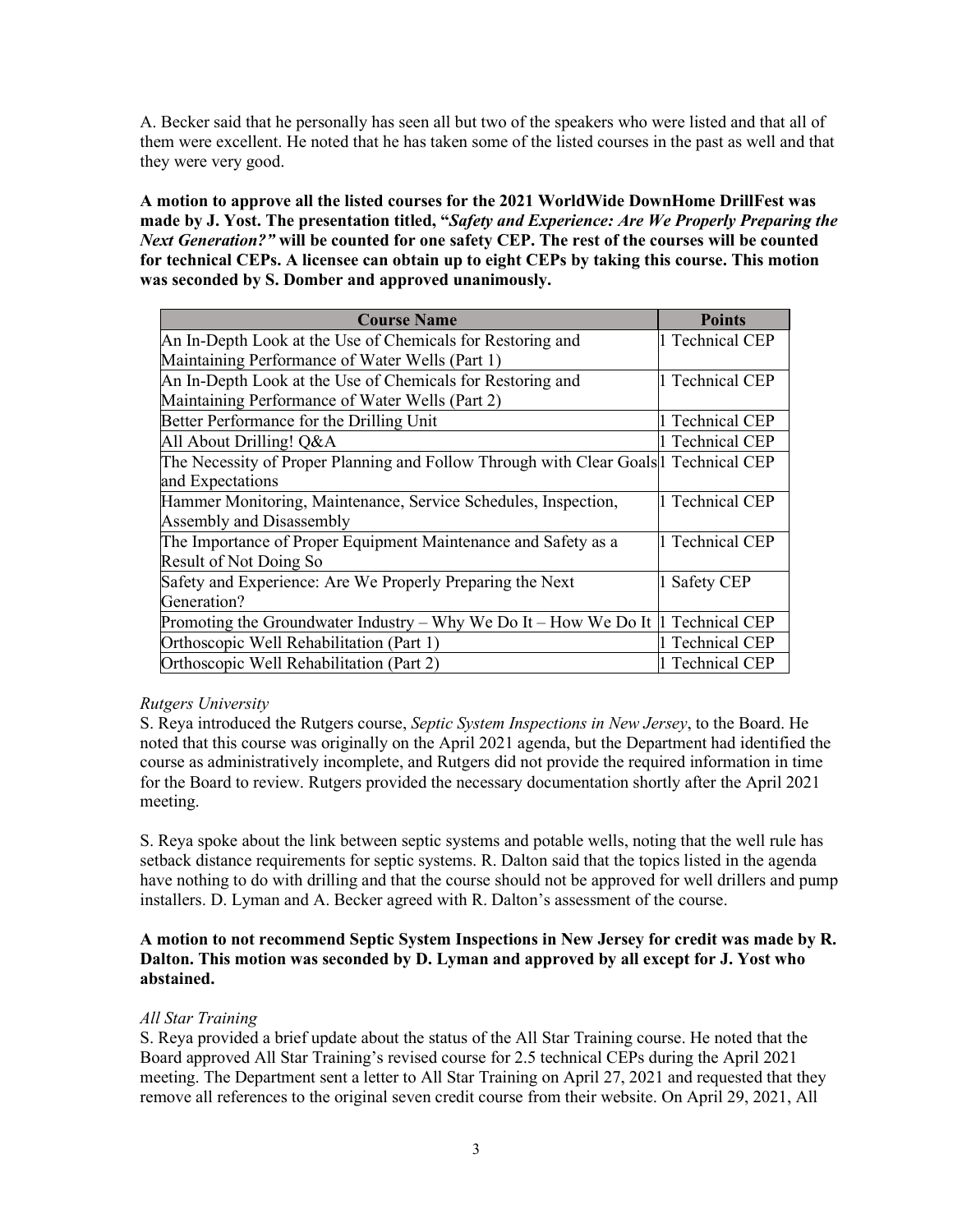Star Training complied and replaced the original course with the revised course, entitled, *Common Causes of Well Failure*.

S. Reya said that the Department still has the original course listed on the course list on Well Permitting's Licensing and Exams webpage. There is a note next to the original course which states that the seven CEP course will be accepted until April 29, 2021 and that the course was replaced by *Common Causes of Well Failure*.

# **6. Ocean County Department of Consumer Affairs Referral-**

S. Reya explained that the Ocean County Department of Consumer Affairs had referred a complaint to the Board, as the complaint received by their office pertained to a New Jersey licensed pump installer. S. Reya noted that the Bureau is aware of this situation and that he was previously subpoenaed for a civil matter related to this case. He explained that the Department does not see anything in the complaint that would allow the Board to take any action.

R. Dalton said that he was not clear about the contents of the letter and found many of the allegations confusing. He pointed out that the licensed pump installer told the property owner that he would fix the well, even though he is not licensed to fix a well with his pump installer license. A. Becker said that some pump installers subcontract a well driller when they cannot complete the work themselves. S. Reya confirmed that the licensed pump installer had hired a licensed well driller to install a new well. However, the homeowner had hired another licensed well driller who was able to pull the stuck pump from the well, which negated the need for a replacement well.

T. Pilawski noted that the filed complaint is the assertion of one person and that the Department does not have the story from the licensed pump installer. She said that the Department determined that there were no violations to the well rule in the complaint and is not pursuing enforcement action against the named individual. It was further noted that the Bureau does not have any outstanding violations against the individual. After reviewing the complaint Board members discussed the issue and found that nothing in the complaint is within the purview of the Board or scope of N.J.A.C. 7:9D as consumer fraud is the basis for the complaint. No action was taken by the Board on this topic. A letter will be drafted and signed by A. Becker to be sent to the Ocean County Department of Consumer Affairs.

# **7. Total Green Direct Exchange (DX) Geothermal-**

R. Dalton said that he reviewed the permeability data for both tests and said that both meet the Department's standards. He noted that there was a potential typo with the units that the lab used in the report. R. Dalton followed up by saying that after looking at the Material Safety Data Sheets (MSDS), 2 to 12 percent of the materials in the grout are potentially hazardous proprietary materials. He said that he would want to know what those materials are and if they are toxic in water.

S. Reya said that the Board had Total Green show them the MSDS for the grout with a lower thermal conductivity during their presentation to the Board in 2019. Total Green provided the Board with documentation when approximately .5 to 5 percent of the grout materials used proprietary materials. S. Reya said that the Board and Department should reference the 2019 letter to confirm if the materials are the same.

D. Lyman asked about the history of DX geothermal wells. The Board and Department explained the technology and why there are concerns with installing copper pipe in the ground, specifically in the Coastal Plain. Total Green's current proposal involves installing a copper pipe in a PVC sleeve. Total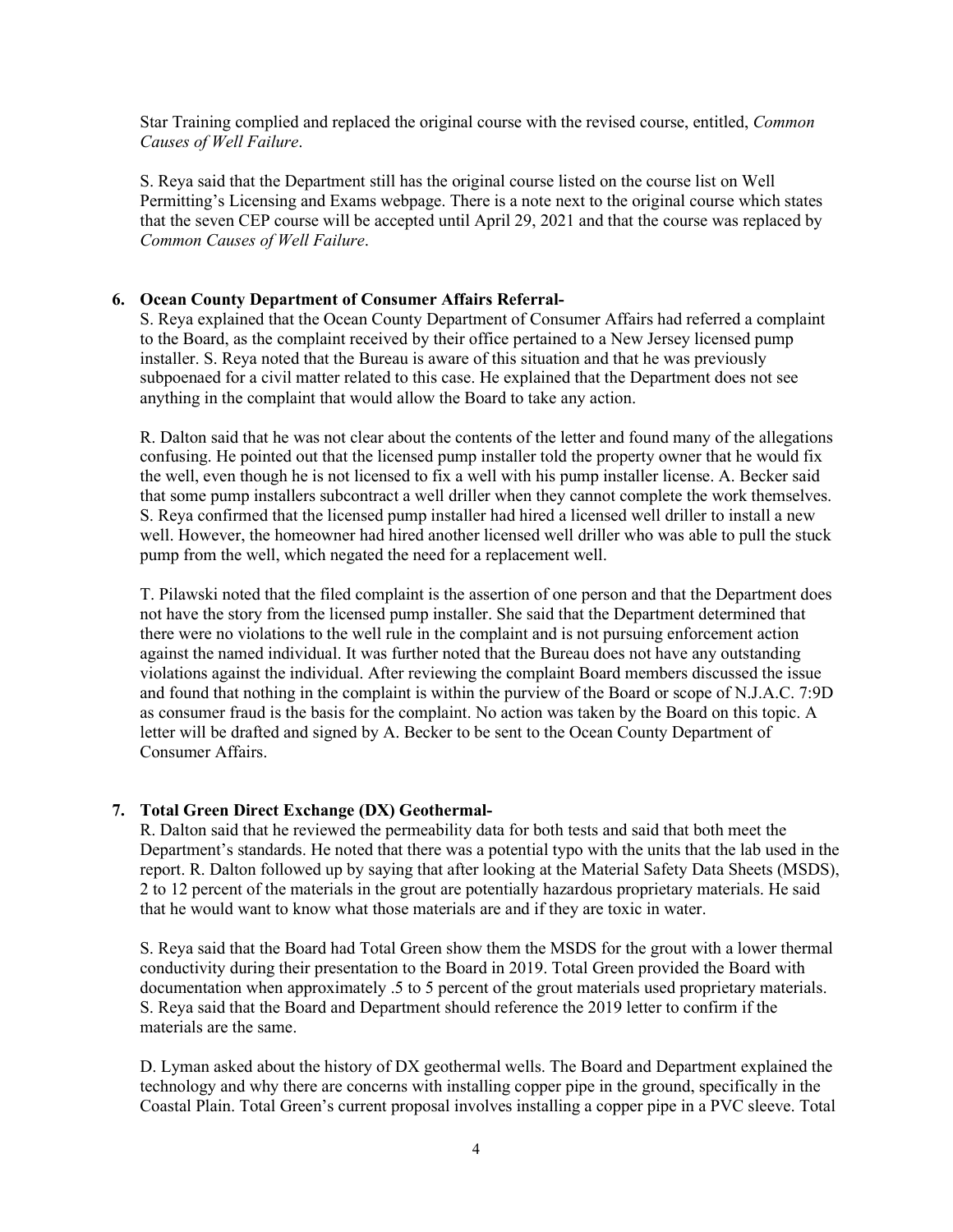Green intends to demonstrate two grouts, with different thermal conductivities, to the Board eventually. A. Becker spoke to this history of DX in New Jersey, stating that the topic has been coming up for over a decade.

A. Becker asked if any action was needed from the Board. After some discussion, the Board advised the Department to reach out to Total Green about the proprietary materials.

**A motion was made by R. Dalton for the Department to send a letter to Total Green to provide additional information about the proprietary materials contained in the grout mixture to determine the toxicology in ground water. Once the information is reviewed and found to be acceptable Total Green could proceed with scheduling the required field demonstration at which both thermal grouts would be utilized. This motion was seconded by J. Yost and approved unanimously.**

#### **8. Enforcement Update-**

J. Altieri provided the Board with an enforcement update as summarized below:

#### **Well Permitting Enforcement Activities–3/25/2021-5/20/2021**

**New Investigation:** One unpermitted monitoring well-Evesham Twp., Burlington Co.

**Issue:** Bureau received a request from a driller to permit an existing monitoring well which was constructed on March 12, 2019. This well was constructed without a permit by an unnamed individual who is reportedly a licensed well driller. The well was flagged for being constructed without a valid permit and the well was ordered to be decommissioned. The drilling company identified the licensed well driller of record and is requesting to keep the existing well as is without decommissioning and noted that there are access issues that make any corrective actions difficult.

**Enforcement Action:** The Bureau is requesting detailed well construction data from the licensed well driller and more justification from the company before making a final determination. Further enforcement action is pending with possible decommissioning of the unpermitted monitoring well and/or penalties assessed.

**New Investigation:** Unlicensed well tank installation-Franklin Twp. Somerset Co.

**Issue:** A drilling company notified the Bureau via email on April 1, 2021 that staff from a plumbing company located in East Brunswick, Middlesex Co. installed a deep well jet pump, pressure tank, and associated fittings, lines, and valves without a New Jersey pump installer license or the onsite supervision of a licensed pump installer. The complainant submitted itemized bill describing work and photo documentation of the newly installed well tank to the Bureau for review.

**Enforcement Action**: Notice of Non-Compliance (NONC) and follow-up enforcement for penalties pending.

**Resolved:** Two Improperly grouted wells - Ocean Twp., Ocean County

**Issue:** Two recently constructed 4" 120' and 140' ft. PVC irrigation wells located in Ocean Twp. Ocean Co. were investigated after a complainant reportedly observed insufficient grouted boreholes along the outer casing of two wells to ground surface. Photo documentation was submitted to the Bureau which verified the open annular space. Bureau staff conducted initial site visit and determined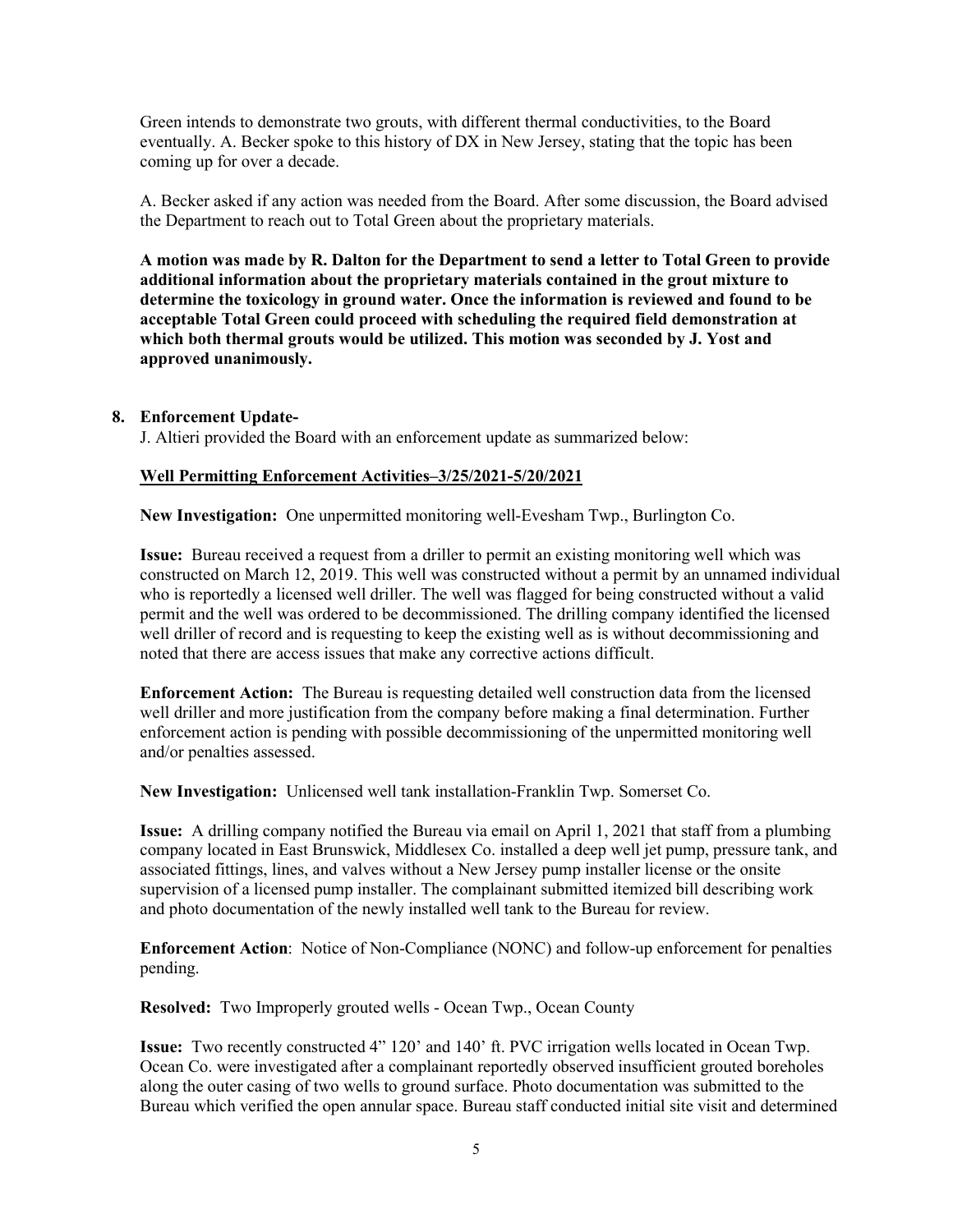that evidence of grout could be verified approx. 11 feet below grade in one well and was undeterminable in the other well, possibly due to recent borehole collapse. NONC's were issued to the driller September 29, 2020 for failure to seal the annular space between the casing and borehole for both wells.

**Update**: The Bureau agreed to resolve the issue by allowing the driller to attempt to re-grout any areas of the borehole where the grout had visibly subsided. The driller returned to the site on April 28, 2021 with S. Reya and M. Ortega present. The driller jetted a tremie pipe down two sides of the borehole to regrout the upper portions of the boreholes with approved grout. The procedure was repeated as needed to assure an adequate seal to ground surface. No further action needed at this time.

A. Becker thanked J. Altieri for her summary of the Bureau's enforcement activities.

J. Altieri announced to the Board that she would be retiring on June 30, 2021. J. Altieri has worked with the Department for 33 years, 25 of which were with the Well Permitting Section. She expressed her gratitude to the Board and said that working with the Board during the years has been a pleasure to her. J. Yost and the rest of the Board congratulated J. Altieri and wished her a safe and happy retirement.

# **9. Geothermal Projects Update-**

#### *Princeton*

S. Reya said that the first phase of the Princeton geothermal project is about 80 percent complete. Citing that he receives monthly reports from the construction project management firm, in addition to weekly updates from the certified geothermal inspector who is always on-site. There is only one drilling contractor on the site currently.

S. Reya noted that there are some issues with the thermal monitoring wells, which the Department had requested be installed to observe the water temperature in the area. The contractor is trying to figure out how to best protect the well while the fiberoptic cable is being delivered and will be proposing alternative well locations due to access issues associated with the locations initially proposed.

G. Craig estimated that this phase of the project will be wrapping up in about 11 weeks.

#### *Woodbury*

S. Reya provided a brief update with the Woodbury geothermal wellfield re-commissioning project. He said that there are three wells remaining which need to be sealed. The contractor and property owner are currently trying to resolve access issues to reach these wells.

# **10. Program Updates-**

T. Pilawski said that the Department is in the final stages of seeing the rule amendments being adopted and published in the New Jersey Register. T. Pilawski asked S. Vargo, to say a few words to the Board. S. Vargo expressed that he is happy to be a part of this process and is looking forward to working with the Board.